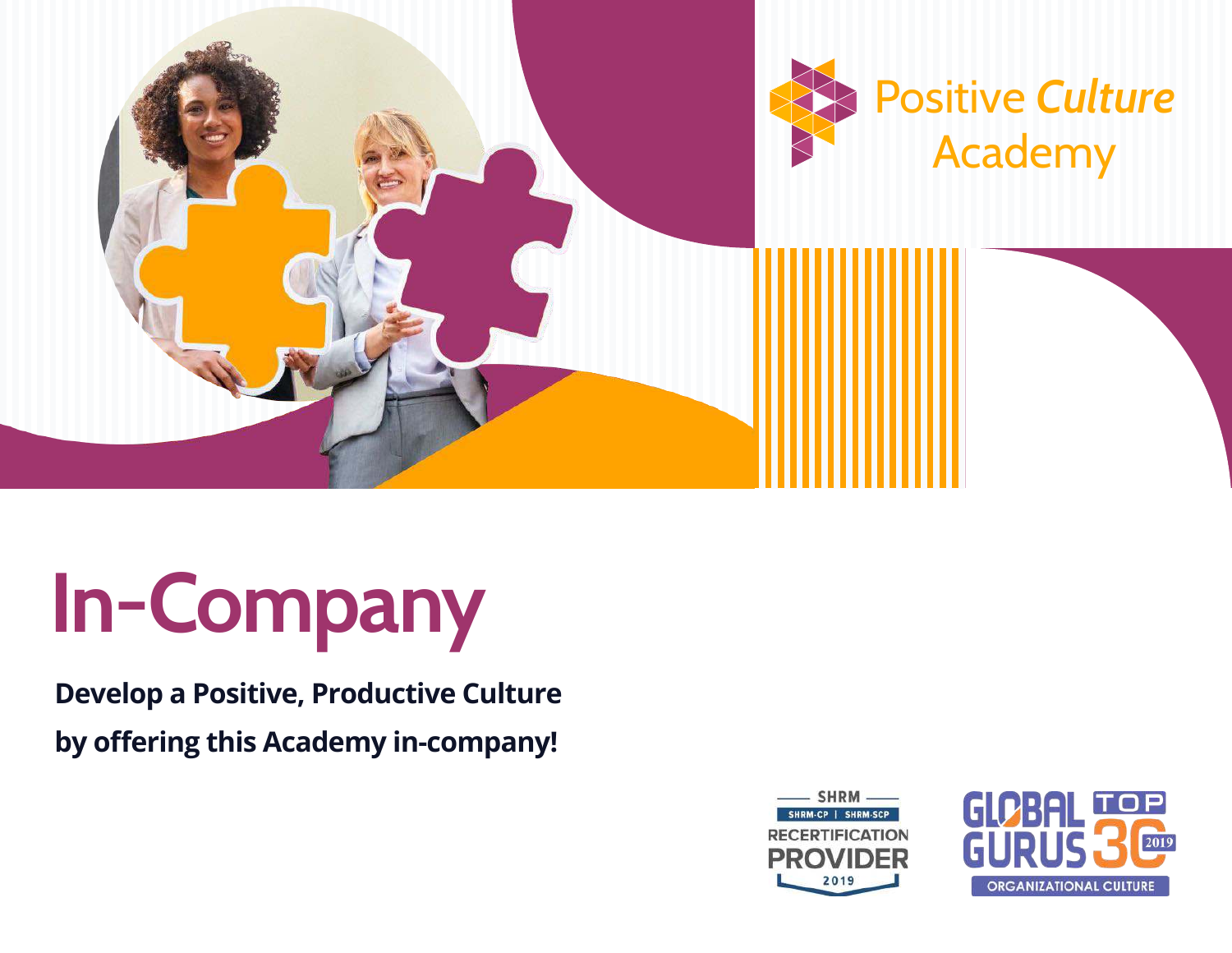## **Is your team or organization struggling with any of these issues?**

- Recruiting and retaining the best professionals
- Leaders who aren't great at coaching and responding to ideas
- Maintaining a safety culture but also a need for innovation
- High workload and no tolerance of mistakes
- High turnover and employee burnout rates
- Disengagement and complaints
- Too many regulations and compliance issues
- Staying competitive and satisfying the customers
- Product quality and error rates
- An organizational hesitancy to change the status quo
- Tight budgets



# **Do you need your team or organization to be more:**

- Engaged
- Innovative
- Competitive
- Agile
- Collaborative
- Productive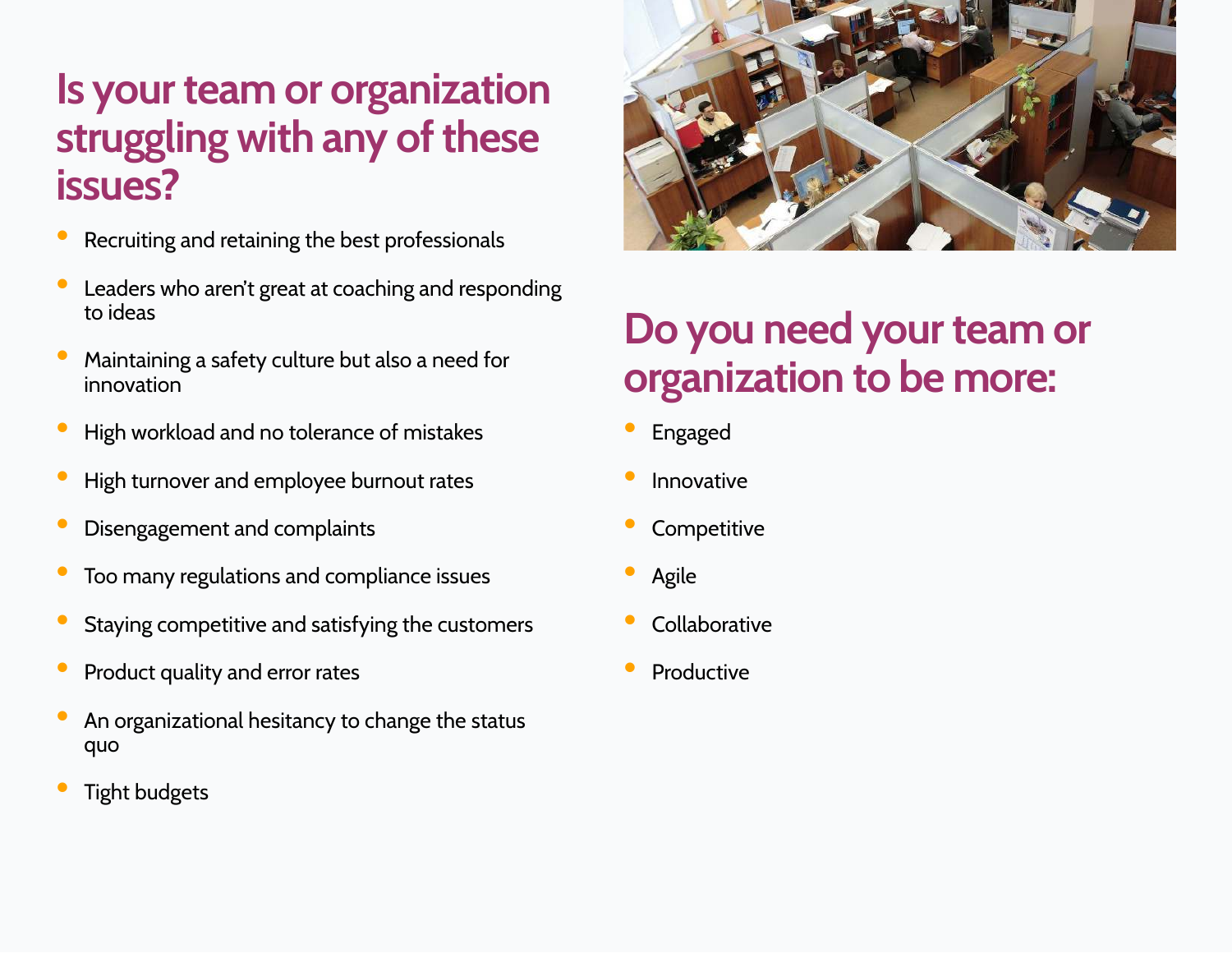Doing this Academy with your team or making it available to all leaders might be the fastest way to develop a positive, productive culture in your organization.

## **Offering this academy in-company helps to stimulate:**

**Connection and collaboration between the participants**

**Accelerated learning and peer support**

**Customization of the tools and practices to serve your organization**

**Engagement to contribute to the organization**

**A pragmatic, positive culture plan that is actionable**

# **"20-30% more productivity**

The fascinating, latest research shows that positive organizations are better at change, more innovative, competitive, and profitable.

Positive is productive. It affects the business bottom line. Kim Cameron found that a positive climate and positive relationships lead to "positive deviance" or high performance.

Kotter and Heskett showed that organizations with strong, shared values yielded 20-30% more productivity than the competition. Losada and Heaphy proved that positive executive teams outperformed neutral teams.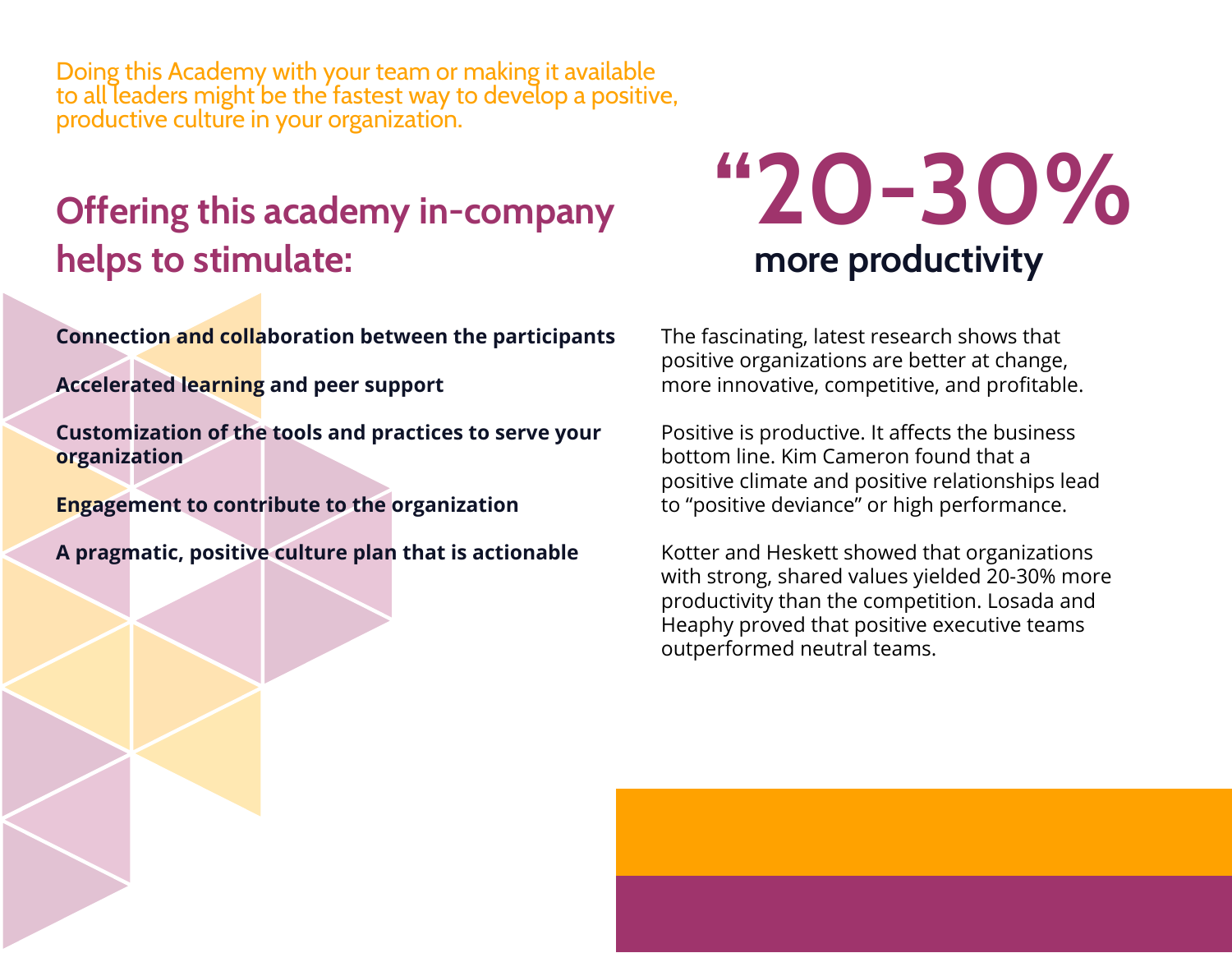

High-performing organizations have cultures that are distinct, transparent, trustworthy, and motivating. They are positive and productive. These cultures go without hidden agendas, bullying, office politics, gossip, confusion, unresolved conflicts, blaming, shaming, sabotage, and so on. That's not just nice for people. It saves a lot of money.

Russell Johnson found that rude behavior, like sarcasm, leads employees to being rude toward others. Workplace incivility isn't just bad for morale — researchers estimate that disrespectful behavior is costing \$14,000 per employee per year, due to lost productivity.

Porath and Pearson found that incivility prompted half of the employ ees to "decreased work effort", while 38 percent "intentionally decreased" the quality of their work. Also, 25 percent of employees took their frustrations out on customers. Bill Sutton (Stanford) suggests that productivity could decrease with 40% when workers experience bullying.

A study by Accenture states that the reasons people leave a job, are: **Don't like my boss (31%), Lack of empowerment (31%), Internal politics (35%) and Lack of recognition (43%).**

#### **In summary:**

- *A toxic culture might damage productivity with a 40% decrease.*
- *A tough culture that tolerates incivility costs \$14,000 per employee per year.*
- *A clear, effective culture yields 20-30% more productivity than the competition.*
- *A positive culture, developed with positive leaership, boosts performance with at least 20% - if not more.*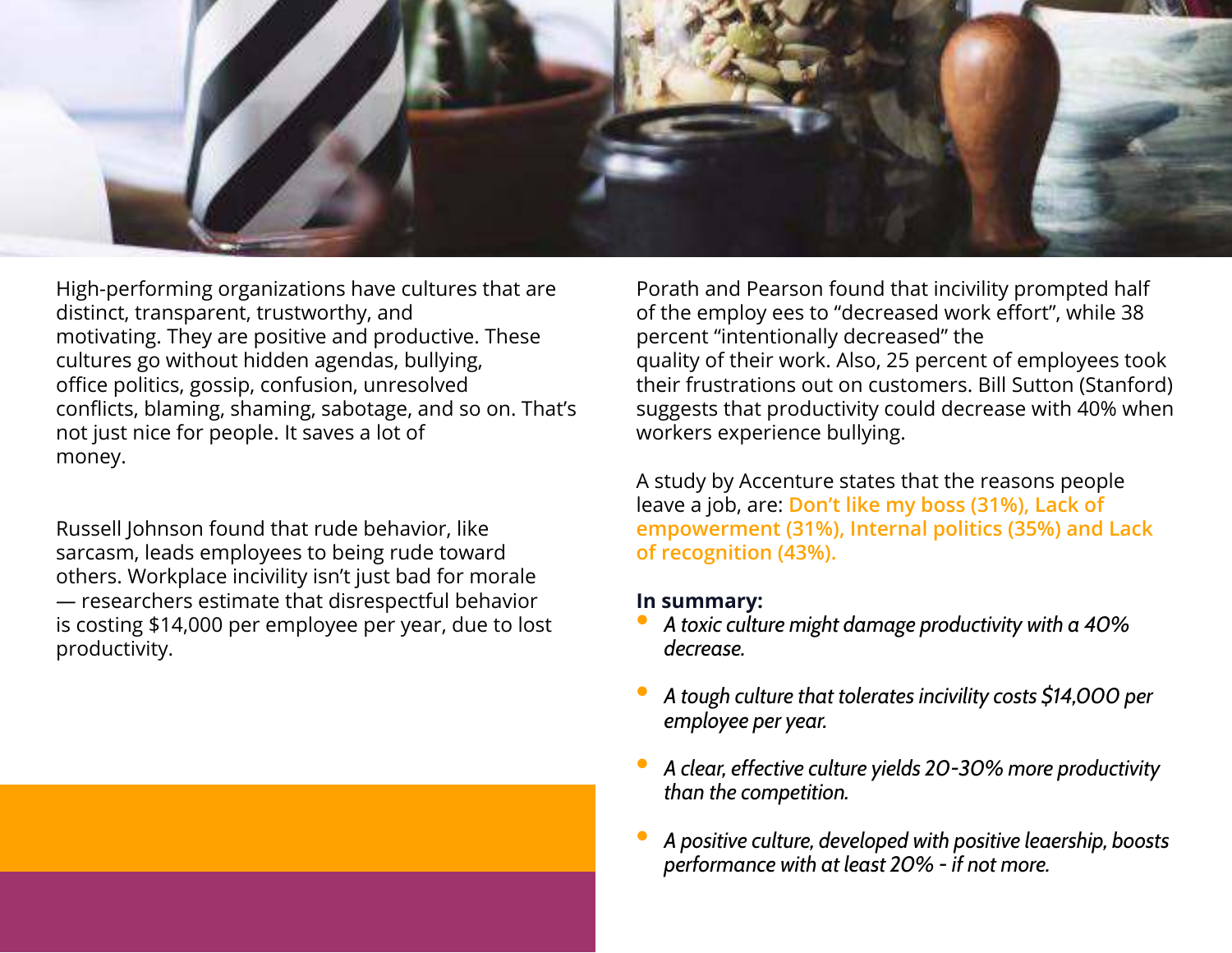The book "**Developing a Positive Culture"** is the basis of this Academy. It presents a wide range of culture research and tools, describes the specifics of a positive culture and proposes easy-to-do Interaction Interventions or Change Circles to develop a more positive culture.

The online Positive Culture Academy is the "How-To" for your organization, with help from culture & change consultant Marcella Bremer.

Learning with your team or making it available to the leaders stimulates customization for your organization and practical application. Participants support each other to practice what they learn and start to create actual change. The in-company Academy is a great add-on to any onsite culture process, change project or leadership development program.

The curriculum is suited for leaders, middle managers, team supervisors, HR professionals, consultants, coaches, and employees.

#### **Yes, but how to change?**

You probably have an idea of current culture and its challenges; whether it's low retention, low production, disengagement, or lack of innovation. You might also have an idea of what an ideal culture would entail. But how do you diagnose and develop the culture?

The common belief is that this is hard and takes a lot of effort, time, and money. That could be the case if you approach it like "change management" and roll it out in a top-down way, planning and controlling all the details in advance.

**That's why we created the in-company Positive Culture Academy!**

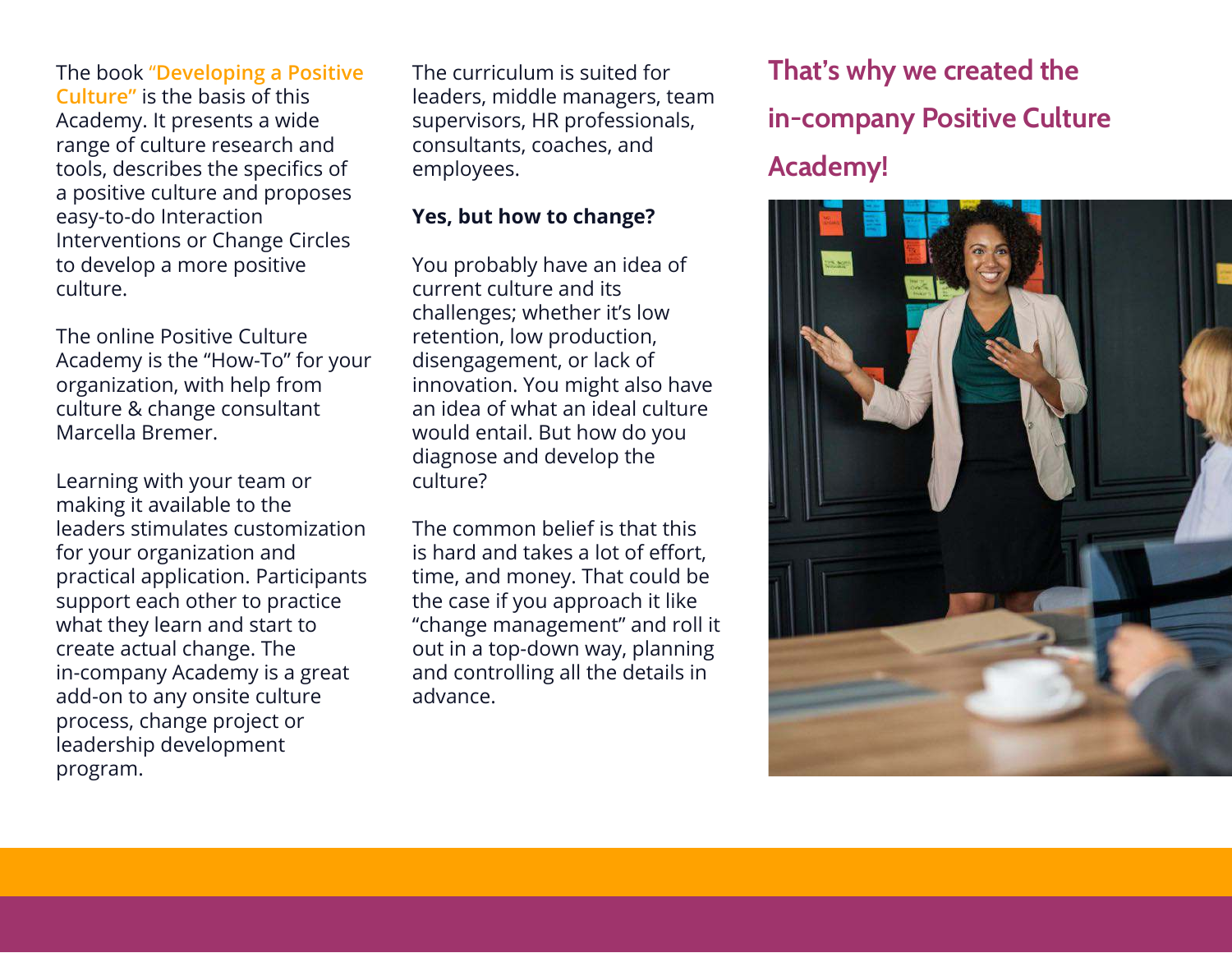You could also focus on the personal actions, interactions and accountability that shape the culture. The Positive Culture book and the Positive Culture Academy focus on the process to help people learn and apply positive culture behaviors - either with Interaction Interventions and/or Change Circles.

Interaction Interventions are small interactions that you can do on a daily basis to influence your meetings, co-workers, and eventually the whole organizational network. Change Circles engage the organization with personal actions in small change groups.

The Positive Culture Academy is no high-profile, high-cost endeavor, and can be done even though people are busy. Small actions are easy to adjust, agile, and offer a great way to engage the people who are open to change, whether they have leadership positions or not. You can blend it in with your onsite culture process, change project or leadership development program.

E-learning with a focus on practical behaviors entices people to take ownership and action, and to change "the way we do things around here." It's great for engagement. Online learning allows people to review training materials as they navigate their daily work - and apply what they learn right away.

If your organization could use a positive and productive culture, enroll your team or the leaders in the in-company Positive Culture Academy. Return on investment is likely, even if you boost performance by only 10%. So, what do you need to learn to develop a positive, productive culture? How to make it work with your organization and your coworkers?

#### **The curriculum of the Positive Culture Academy**

We've created the PCA to learn what you need to know and to help you apply:

- *Understand culture and positive leadership*
- *Observe and diagnose current culture in relation to positive elements*
- *Develop a Culture Plan to develop the culture and its leadership*
- *Utilize the network nature of organizations to instigate change*
- *Upgrade your personal positivity ratio and mindset*
- *Apply Interaction Interventions; Ask, Listen, Share, Respond*
- *Engage others to learn and apply positive leadership tools*
- *Use certain leadership practices with your team(s)*
- *Upgrade or liberate the meetings in your organization*
- *Organize Change Circles or dialogue sessions*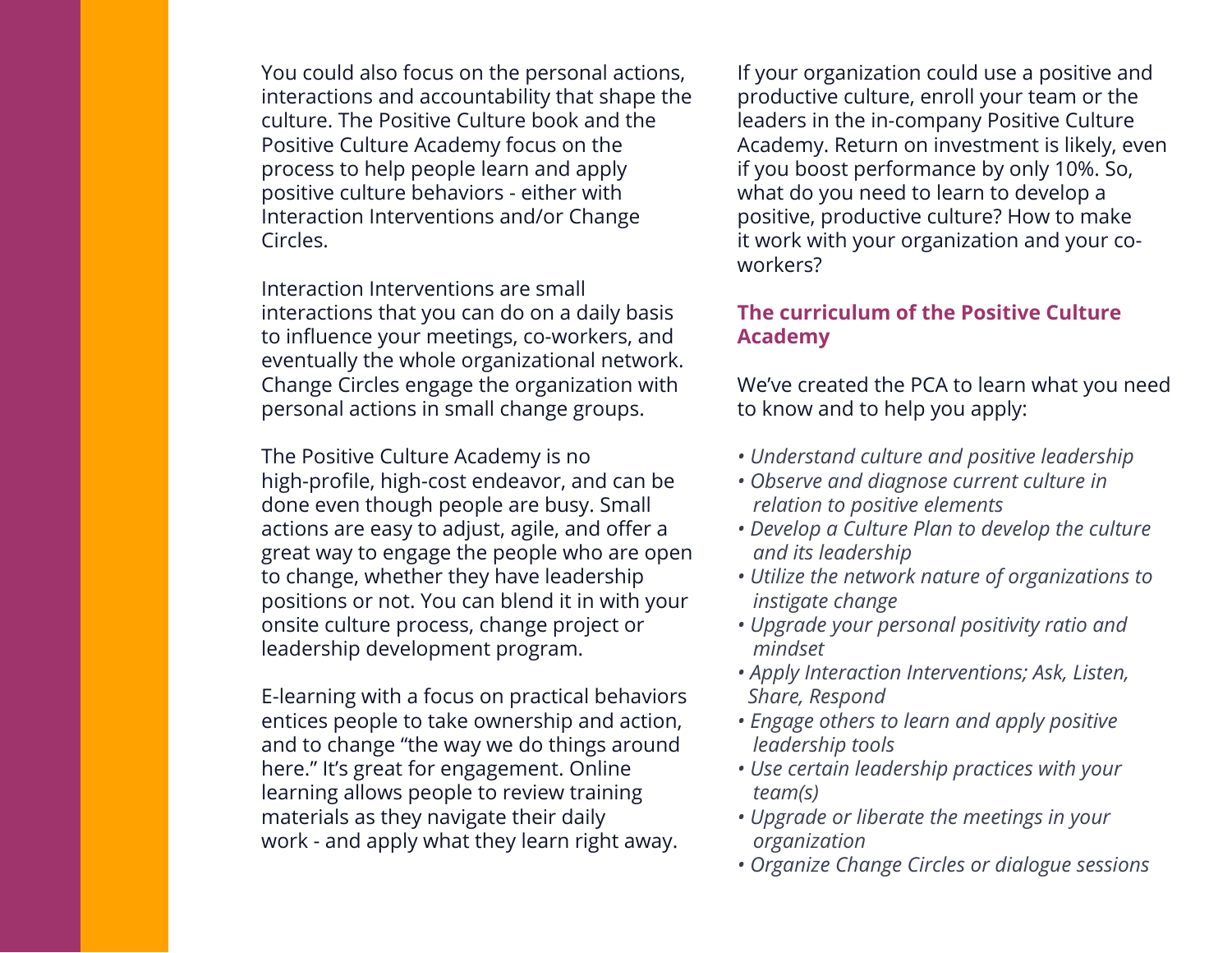# **Core Concepts**

The theoretical core concepts of this course are:

**Culture** Positive Culture Positive Leadership Culture Diagnosis **Organizational Change** Leadership Practices **Meetings** Interaction Interventions Change Circles

#### **Video lectures and checklists**

The curriculum offers 22 lectures (streaming online video), and downloadable checklists and reflection questions, plus a Personal Preparation e-Book. Each lecture ends with a quizz, reflection questions and individual assignments.

The recommended schedule for this Academy is 14 weeks with an average workload of 2 hours per week, but you can choose a pace that fits your organization. We'll create a Syllabus for your participants and also add your logo to their online dashboard.

#### **Company private Linkedin group and partner work**

It's recommended to share experiences and questions in the private dialogue group for your company on Linkedin. Marcella Bremer will respond regularly. It's also insightful to partner with one other colleague to exchange experiences and practice the tools.

#### **Company conference video calls**

There will be regular conference video calls where we exchange experiences, give support, and answer questions. The number and the schedule of calls depends on your wishes. We can offer a recording at your request.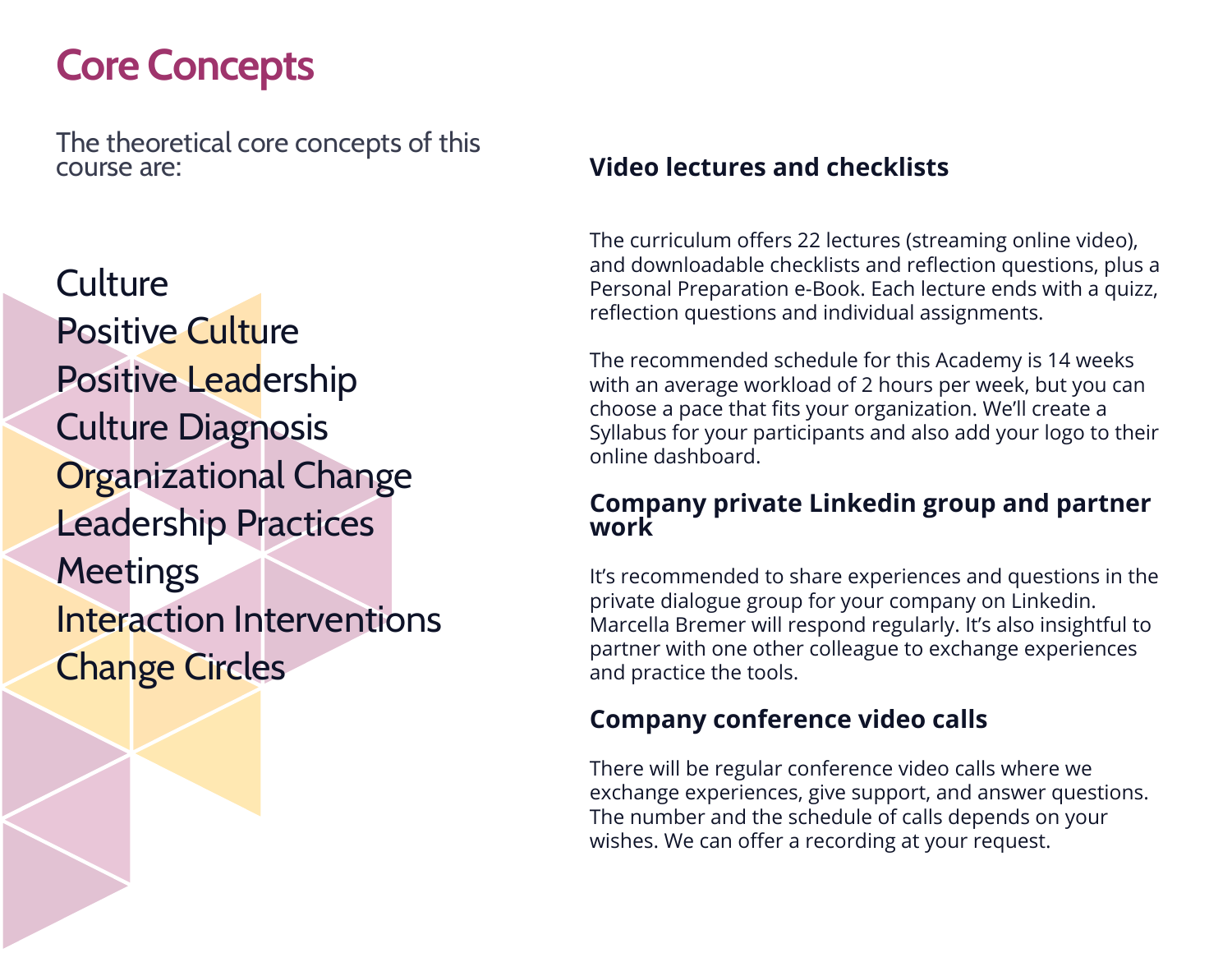

#### **Certification**

If you want to receive a certificate, please submit a Positive Culture Plan for your team or organization. This program is valid for 24 PDCs for the SHRM-CPSM or SHRM-SCPSM.



#### **Positive Leadership Track**

For leaders, we also offer the Positive Leadership Track. This is a fast, shortened track through the Academy curriculum with five individual consulting calls (plus lifetime access to all the materials). See the Track at **www.positive-culture.com/positive-leadership-track**



**"***This Academy is based on research and is also practical. The questions form an excellent checklist to diagnose a situation and find paths for change. Very insightful.*

Claude Emond, Management Consultant, Canada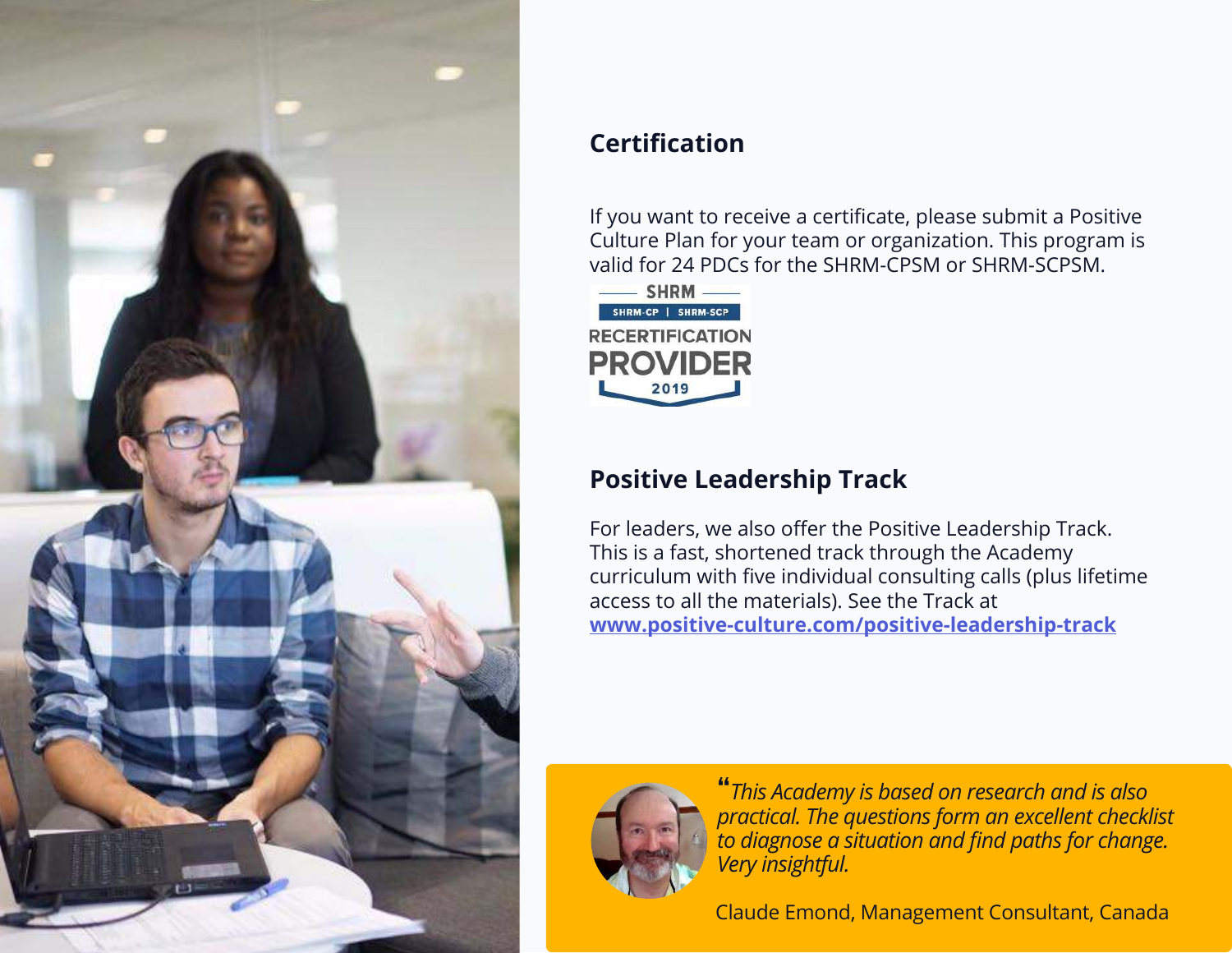| <b>Curriculum</b>                                                                       |                                           | <b>Proposed Timing</b> |
|-----------------------------------------------------------------------------------------|-------------------------------------------|------------------------|
| Module 1<br>Who, Why and What of Culture                                                |                                           |                        |
| 3 lectures:<br>Introduction, Why develop a Positive<br><b>Culture? What is Culture?</b> | Questions and assignments                 | Week 1                 |
| Module 2<br><b>Positive Culture</b>                                                     |                                           |                        |
| 2 lectures:<br>What is a Positive Culture?<br>Positive emails?                          | Partner work<br>Questions and assignments | Week 2                 |
| Module 3<br><b>Personal Preparation 1</b>                                               |                                           |                        |
| 1 lecture:<br>How to see the Positive and Be Positive                                   | Questions and assignments                 | Week 3                 |
| Module 4<br><b>Personal Preparation 2</b>                                               |                                           |                        |
| 2 lectures:<br>See People as People, Raise the<br><b>Positivity Ratio</b>               | Questions and assignments                 | Week 4                 |
|                                                                                         |                                           |                        |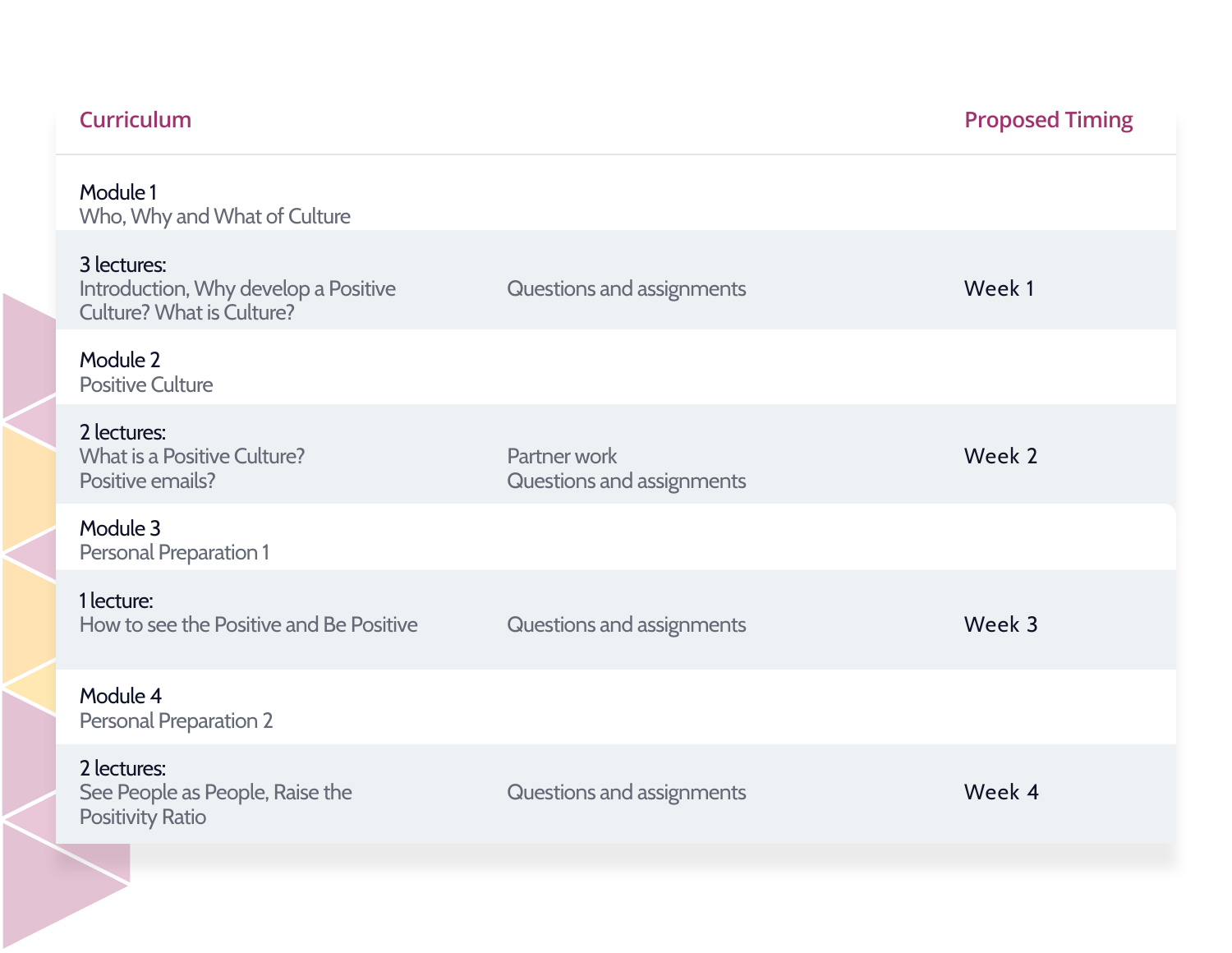#### Module 5 Organizations and Change

| 1 lecture:<br><b>Organizations as Networks</b>                                    | Partner work<br>Questions and assignments | Week 5 |
|-----------------------------------------------------------------------------------|-------------------------------------------|--------|
| Module 6<br><b>Interaction Inteventions</b>                                       |                                           |        |
| 2 lectures:<br>Interaction Interventions, How to ask<br><b>Positive Questions</b> | Questions and assignments                 | Week 6 |
| Module 7<br><b>Positive Action</b>                                                |                                           |        |
| 2 lectures:<br>Random Acts of Kindness, Positive<br>Peers                         | Questions and assignments                 | Week 7 |
| Module 8<br><b>Diagnosis and Dialogue</b>                                         |                                           |        |
| 2 lectures:<br>Dyads or Triads, Silence, Violence<br>or Dialogue?                 | Partner work<br>Questions and assignments | Week 8 |
|                                                                                   |                                           |        |



**"***I did not expect it to be so easy to apply, thanks to the structured approach. This is the perfect tool for creating positive change in organizations.*

Maria Marc, Facilitator & Trainer, USA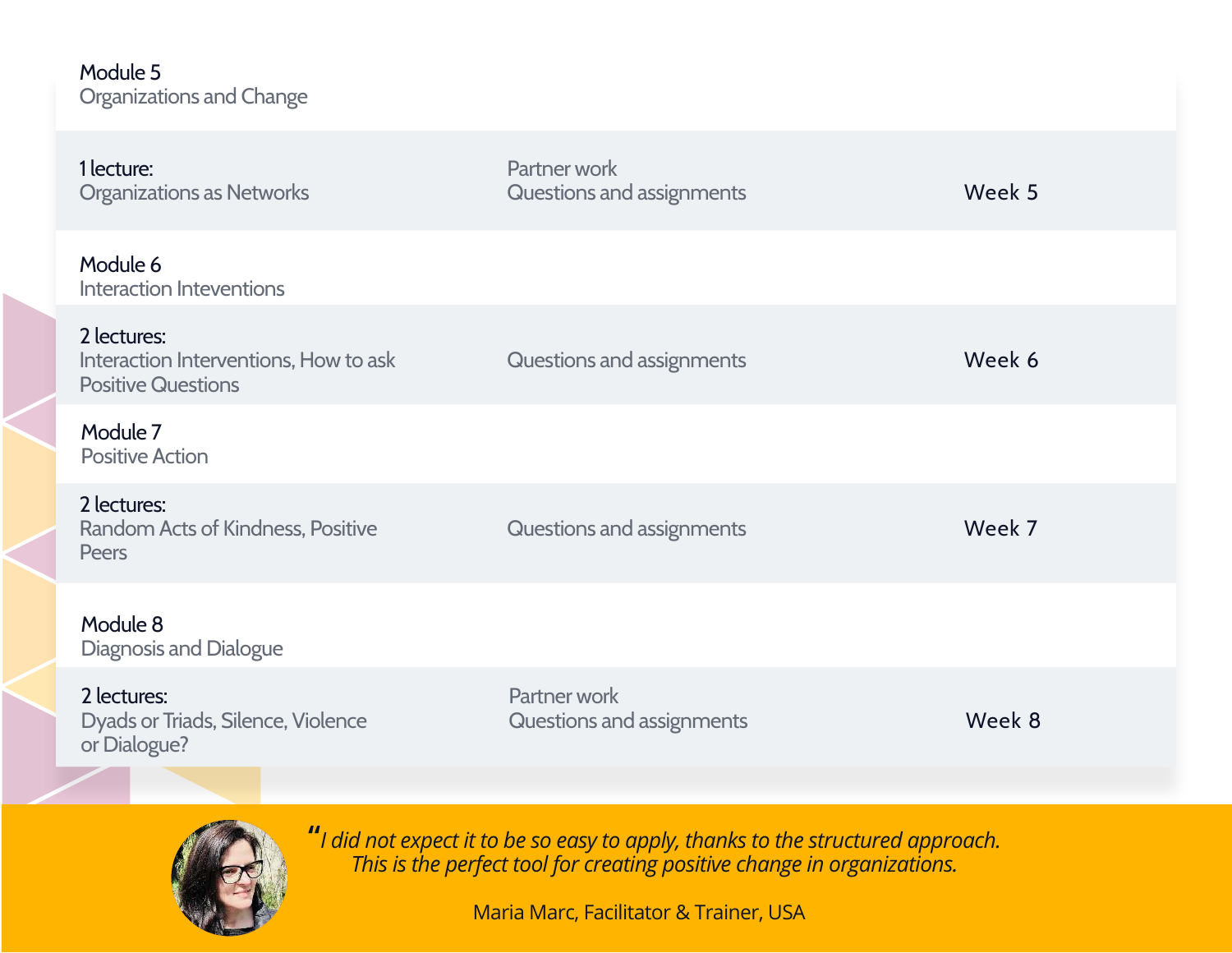#### Module 9 Safety and Honesty

| Questions and assignments                 | Week 9  |
|-------------------------------------------|---------|
|                                           |         |
| Questions and assignments                 | Week 10 |
|                                           |         |
| Partner work<br>Questions and assignments | Week 11 |
|                                           |         |
| Questions and assignments                 | Week 12 |
|                                           |         |



**"***This Academy is very actionable. I appreciate the personal preparation work.*

Crystal Sittser, Manager Internal Controls, USA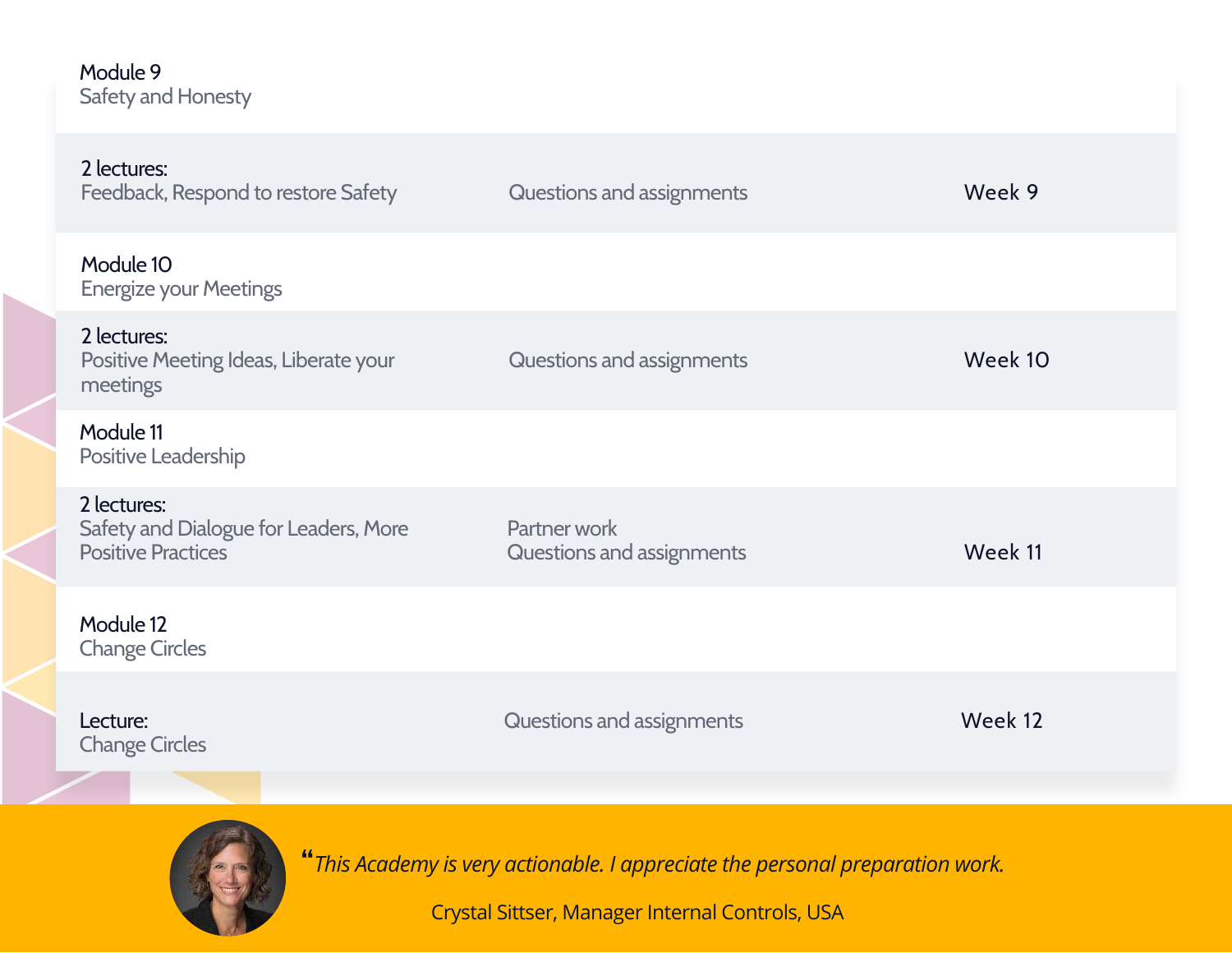Module 13 Personal Positive Culture Plan

#### Lecture:

| <b>Your Personal Positive Culture Plan</b> | Week 13 |
|--------------------------------------------|---------|
|--------------------------------------------|---------|

Module 14 Wrapping It Up

Submit your personal culture plan, **Evaluation** 

Partner work **Week 14** Questions and assignments

#### **Certification if you qualify**



**"***I like the easy and manageable chunks. The Academy is thought-provoking, refreshing, and energizing.*

Frances Clayton, Change Manager, Middle East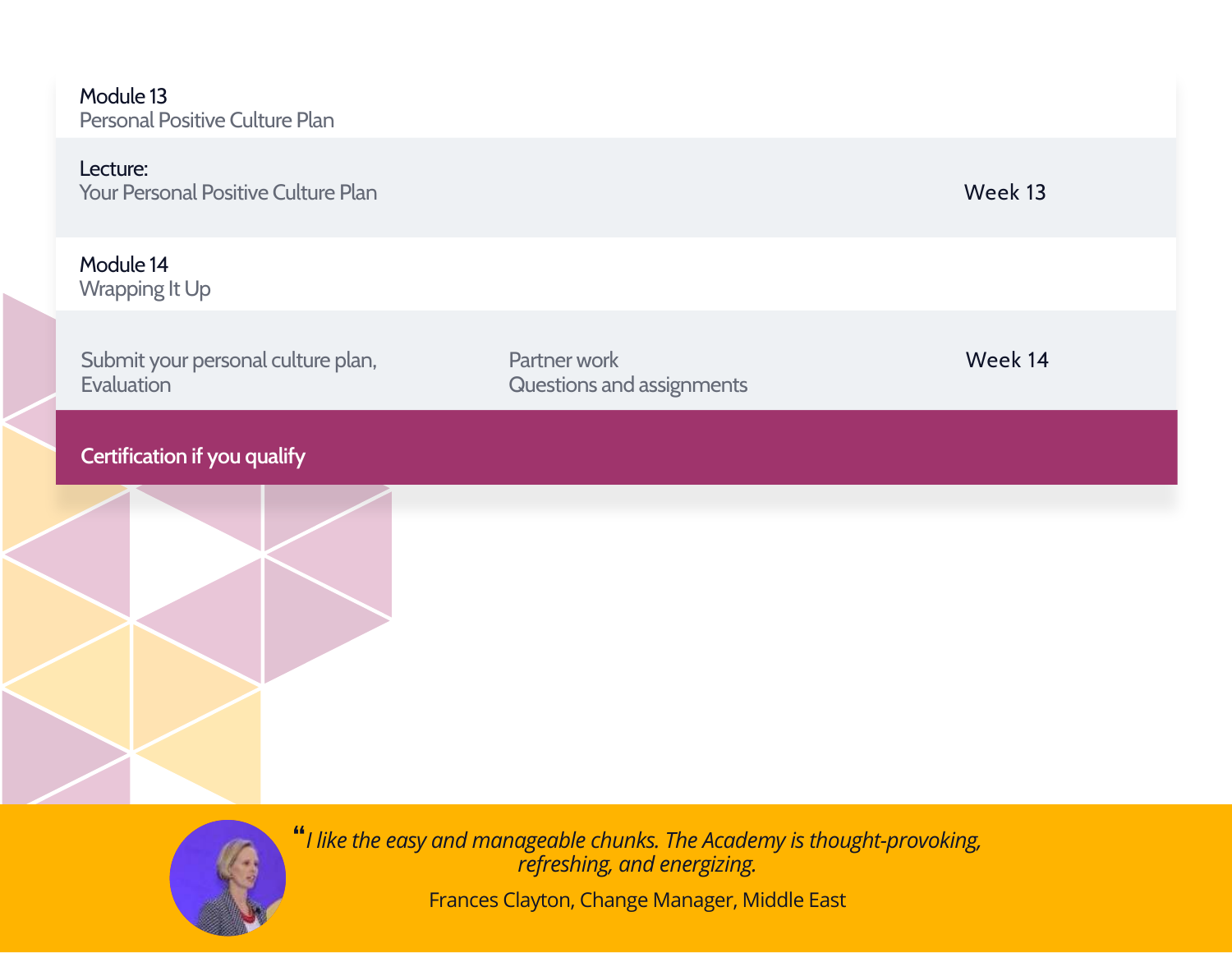## **The curriculum is based on the Positive Culture Book**

### **Part 1**

is the WHAT and the why of developing a positive, productive culture.

## **Part 2**

is about WHO: your personal preparation. This is a "must-do" to be the change and to embody the positive-organic mindset to develop a positive organization.

## **Part 3**

we'll look at HOW with Interaction Interventions: what you can do to make the culture more positive, regardless of your position, without needing permission or resources.

## **Part 4**

shows HOW to engage the whole organization in Change Circles and deliberately work on developing a positive culture.



**"***This Academy is systematic and practical. The videos are well-researched and to the point. Let's keep this Academy tribe together!* Kanna Krishnan, Senior Director of Human Resources, Malaysia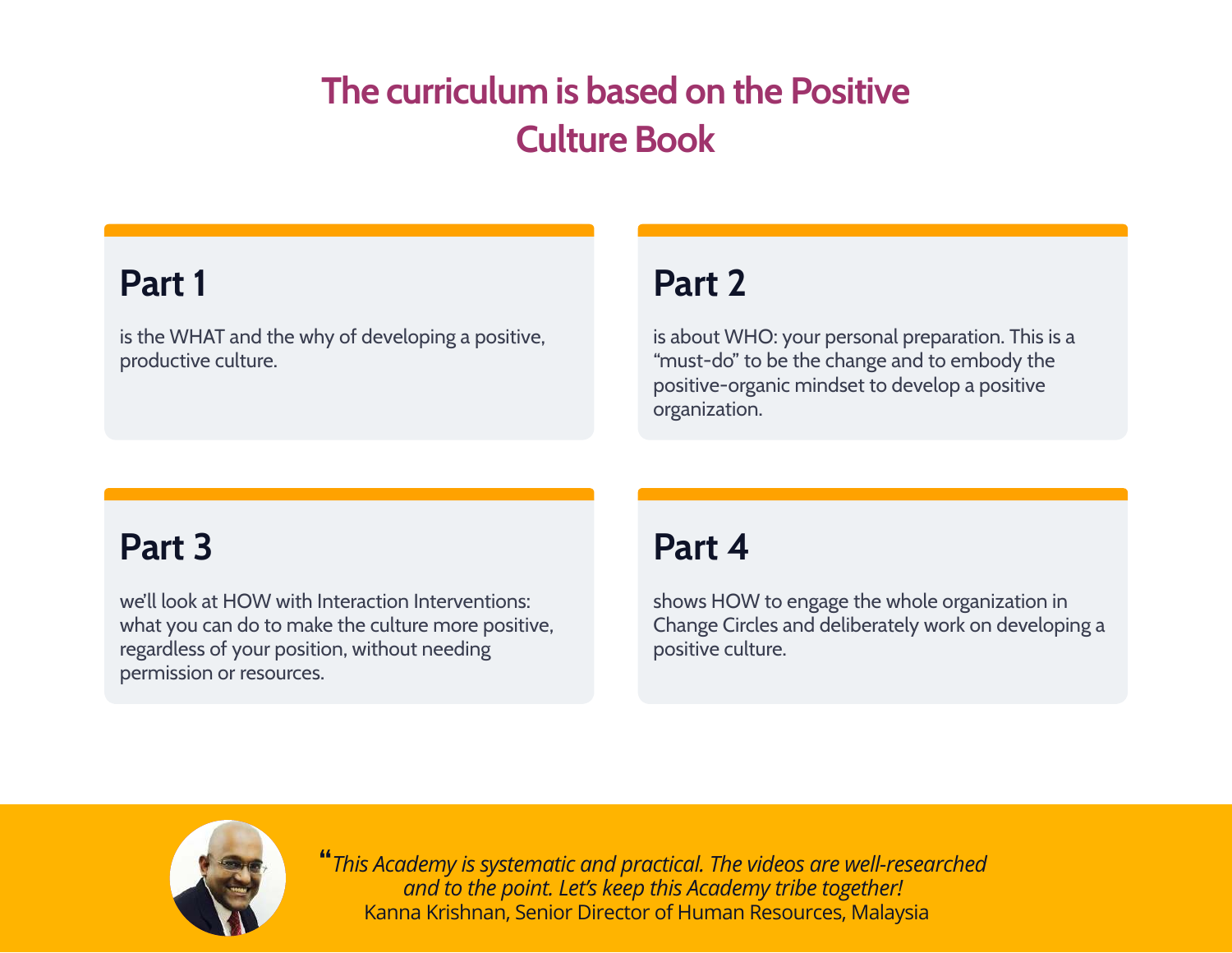

#### **Learning Outcomes**

You'll learn and practice easy-to-do Interaction Interventions that invite your team to:

- Notice and amplify what is already working well
- Improve performance toward "positive deviance"
- Engage with the others and their job and "lean in" instead of lean back
- Contribute more and better ideas and energy to the team
- Collaborate more and support others
- Take ownership of their actions and outcomes
- Align their values and purpose with the organization
- Benefit from the art of dialogue
- Be agile and ready to change if needed
- Learn from mistakes, experiment, fail fast and innovate
- Ask critical questions to improve plans, Ask more, and assume less
- Be authentic, open, and trust the team



**"***The videos are good and the checklists make me think about what I can apply. This Academy is motivating, thoughtful, applicable.* 

Dolores Fabregas, Regional Sales Manager, USA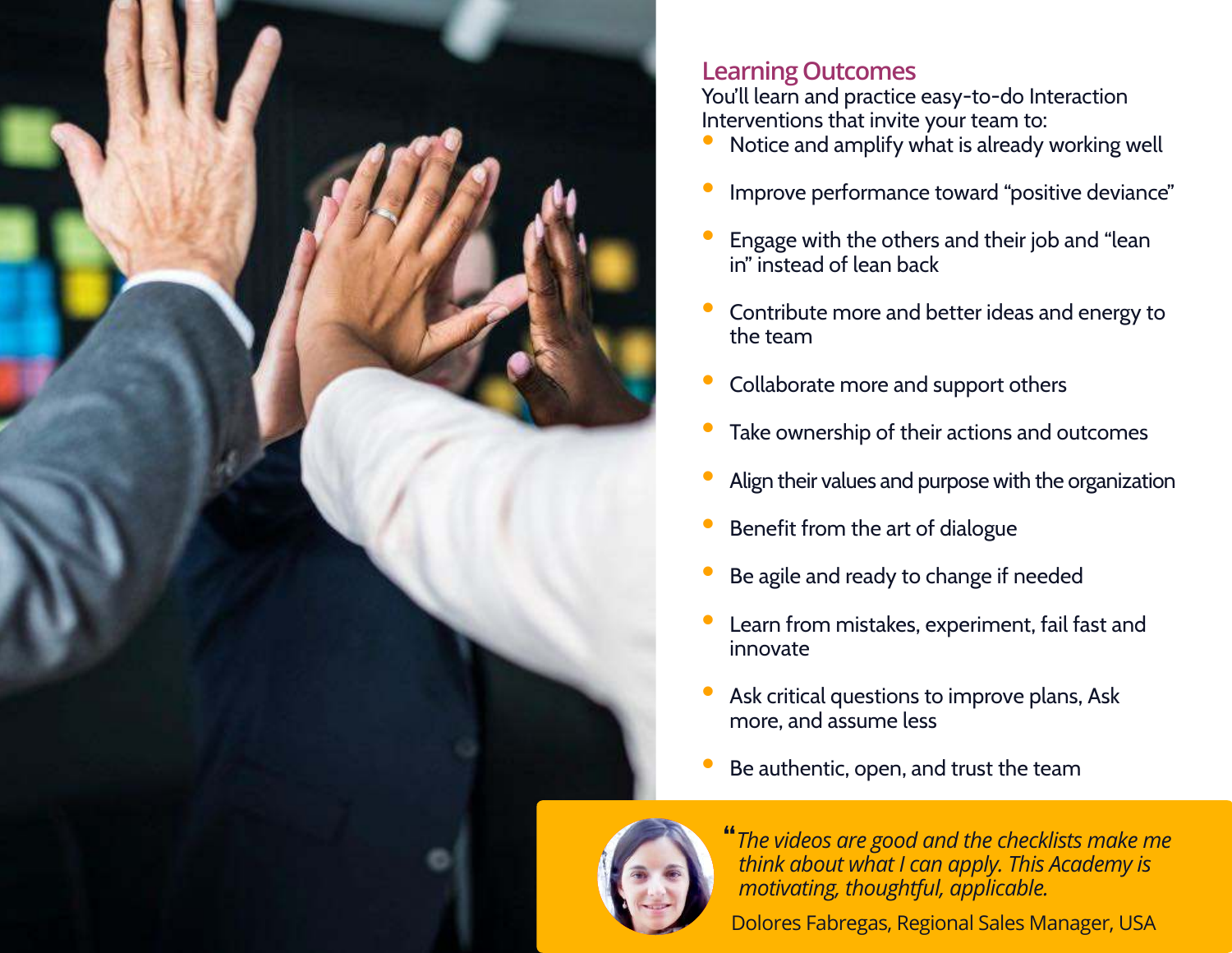

**"***High quality content delivered in digestible bits, Inspiring!*

Vadivu Govind, Consultant, Singapore



**"***The videos are great. The course gives us tools and talking points! Insightful, methodical, achievable! I love the way Marcella presents and how she uses examples from her own experience.*

Samantha Schreiner, People Operations (HR) Professional, USA



**"***This Academy offered me a useful framework to translate the essential parts of a positive culture to client organizations. Recommended!*

Wil de Groot-Bollujit, Change Manager, Netherlands

#### **After engaging in the program**

- Your team or organization could develop a more positive, productive culture
- The team's performance could tend toward positive deviance
- Agility and change-readiness tend to go up
- Innovation, learning and creativity might increase
- Collaboration and support may improve
- Engagement and ownership might surprise you
- People tend to have more fun, be faster and develop their potential

This program is valid for 24 PDCs for the SHRM-CPSM or SHRM-SCPSM.

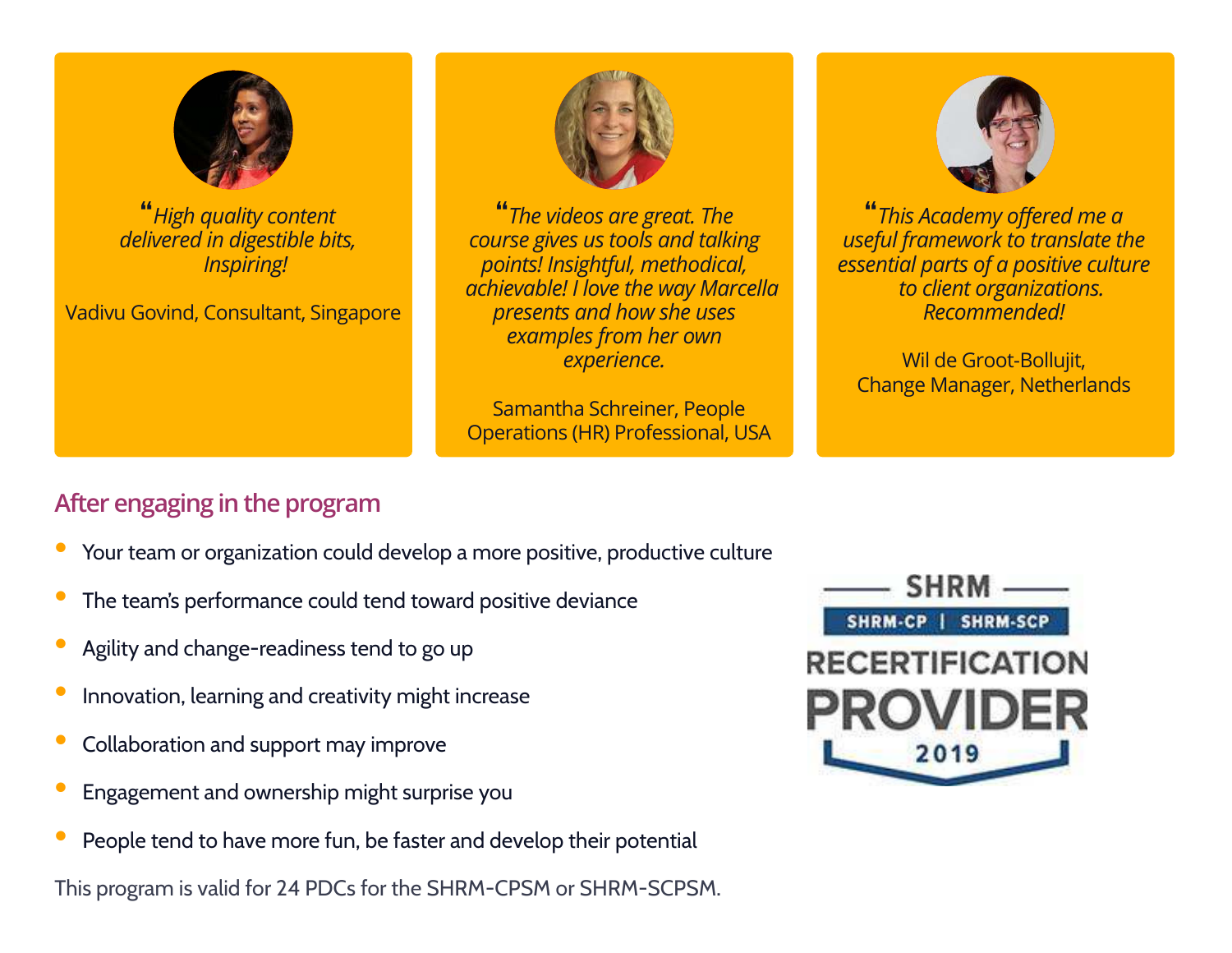

# **Who's your guide?**

Marcella Bremer MScBA is an author and culture change consultant. She helps leaders, middle managers, supervisors, HR professionals, OD consultants, and employees to develop a positive culture at work.

She co-founded the online Positive Culture Academy and also OCAI Online that provides Cameron & Quinn's validated Organizational Culture Assessment Instrument (OCAI) online.

She works on organizational culture with global clients.

Marcella's latest book is **"Developing a Positive Culture where People and Performance Thrive."**

She also published **"Organizational Culture Change: Unleash your Organization's Potential in Circles of 10".**

Graduated from Rotterdam School of Management, Marcella is a member of the Institute for Culturally Adaptive Leadership (ICAL), the Academy of Culture Ambassadors, contributor at Culture University, the Berlin Change Days, the International Society for Organization Development & Change (ISODC) and guest blogger at Lead Change Group. She is awarded as one of the top 30 Global Gurus on Organizational Culture.